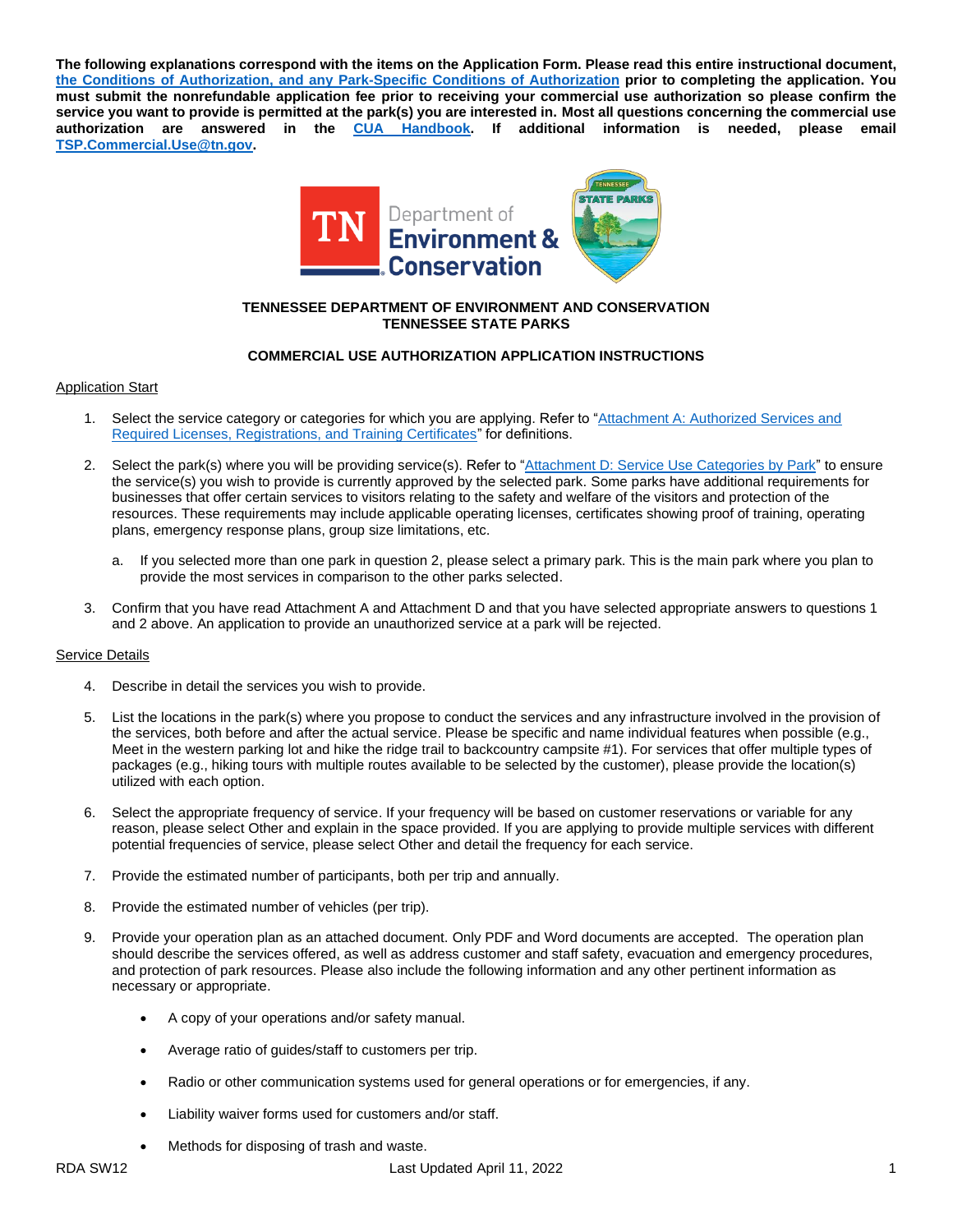#### **TDEC TSP COMMERCIAL USE AUTHORIZATION APPLICATION INSTRUCTIONS**

- Age of any equipment used, including buses/customer transport vehicles.
- Notification protocols for vehicle/non-vehicle accidents and injured or lost persons.
- An inclement weather plan.

#### Contact Information

- 10. Enter the legal name of your business exactly as it is registered with the Tennessee Secretary of State (if applicable). If you have a secondary name under which you are doing business (d.b.a.), please enter that name also.
- 11. Enter your business's primary mailing address.
	- a. Indicate whether this primary mailing address is a seasonal address.
	- b. If seasonal, indicate the dates at which your company can be contacted at this address.
- 12. Indicate whether you have an alternate, secondary, or off-season mailing address.
	- a. Enter your business's alternate mailing address, if applicable.
	- b. Indicate whether this alternate mailing address is a seasonal address.
	- c. If seasonal, indicate the dates at which your company can be contacted at this address.
- 13. Provide your business email address.
- 14. Provide your business website URL, if applicable.
- 15. Provide your business contact numbers. A primary phone number is required; an alternative phone number and fax number are optional. However, if you cannot be reached year-round using your primary phone number, you must provide an alternative phone number where you or someone from your business can be reached in the offseason.

### Business Details

- 16. Select your business type.
	- a. Provide your employer identification number (EIN), if applicable. An EIN is optional for partnerships and single-member LLCs without employees. For sole proprietorships, provide Social Security Number instead. [Visit IRS.gov to apply for an](https://www.irs.gov/businesses/small-businesses-self-employed/how-to-apply-for-an-ein)  [EIN.](https://www.irs.gov/businesses/small-businesses-self-employed/how-to-apply-for-an-ein)
	- b. For partnerships, provide the first name, last name, and Social Security Number of each partner.
	- c. For corporations, provide your corporate identification, including state and entity number.
	- d. For nonprofits, provide proof of nonprofit status by uploading as an attachment your IRS Ruling or Determination Letter.
	- e. For entities, provide documentation of your registration with the Secretary of State. This is required for Corporations, LLCs, and non-profits, and optional for partnerships.
	- f. For sole proprietorships and partnerships, provide attestation certifying you comply with the requirements of the Eligibility Verification for Entitlements Act (TCA 4-58-103(b)).
- 17. Provide your Tennessee business license number and year of expiration for each business license you are required to obtain.
- 18. Provide proof of insurance applicable to your proposed service(s) as outlined in ["Attachment B: CUA Insurance](https://drive.google.com/file/d/16C939X4uGtGXdqtT0dN91etDJuHQRvue/view?usp=sharing)  [Requirements.](https://drive.google.com/file/d/16C939X4uGtGXdqtT0dN91etDJuHQRvue/view?usp=sharing)" Your insurance must name the State of Tennessee, Department of Environment and Conservation as additional insured in the appropriate amount. You may be subject to additional insurance requirements.
- 19. Indicate whether your business operate vehicles or vessels within Tennessee State Park boundaries during the course of the proposed commercial services. Information for vehicles/vessels chartered from and operated by another company is not required.
	- a. List each owned, rented, or leased ground vehicle, providing make/model, license number, color, year, and max capacity.
	- b. List each owned, rented, or leased vessel, providing make/model, registration number or USCG documentation, length, and max capacity.